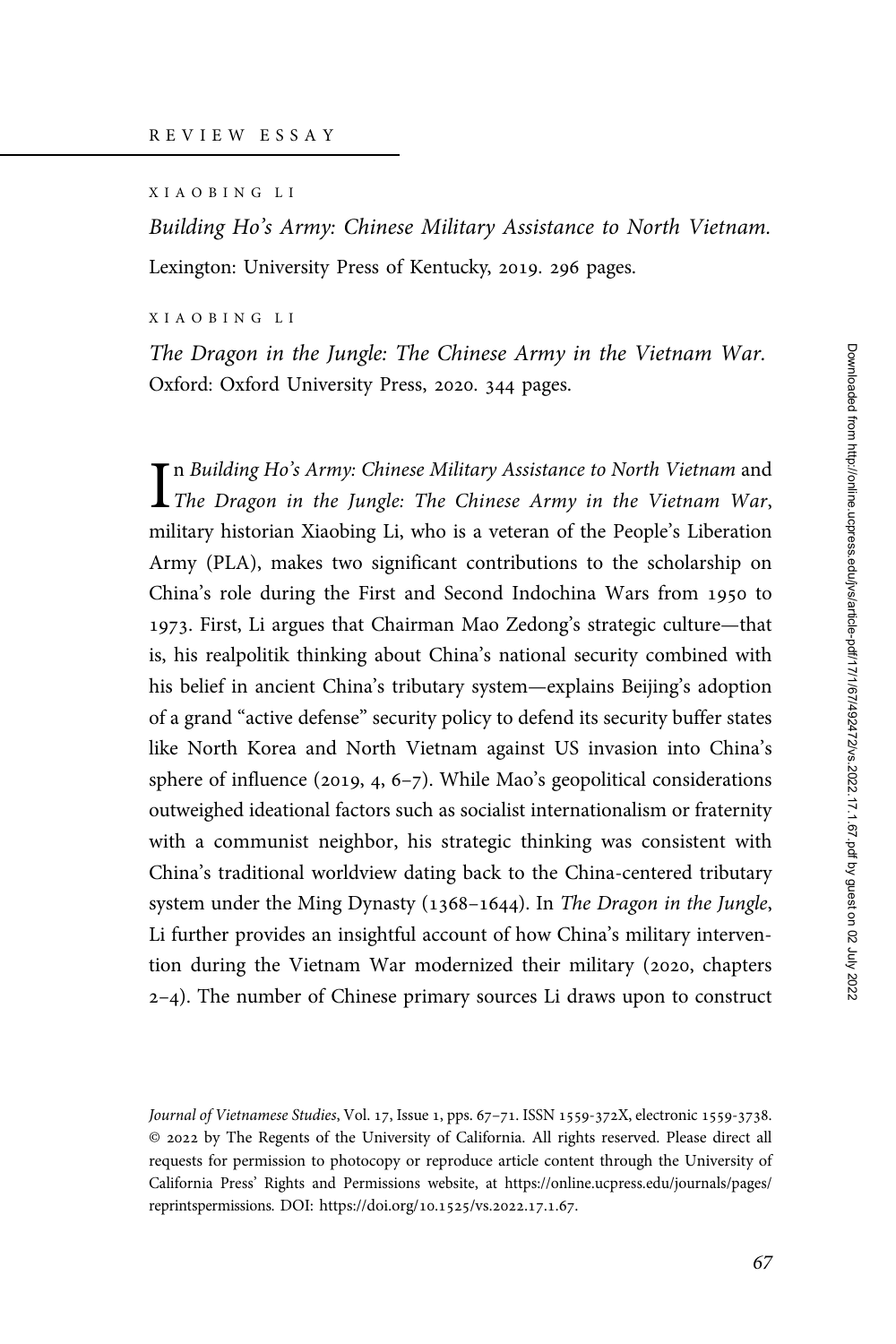a meticulous account of Chinese military engagements with the American forces during the Vietnam War is very impressive and certainly provides new insight into an enduring question: Why did the United States lose the war in Vietnam?

Consistent with a realist logic, Li argues that the massive amount of economic and military aid from Moscow and Beijing to North Vietnam played a decisive role in the Vietnamese communists' victory over the United States and its ally, the Republic of Vietnam, between 1965 and 1973. Yet Li's narrative implies that Chinese economic, technical, and military aid to North Vietnam played a much more crucial and direct role than that of the Soviet Union in defending North Vietnam and resisting the superior military power of the United States. Going beyond the existing scholarship on China's intervention in North Vietnam, Li documents in detail Chinese volunteer troops' direct efforts to significantly minimize the effectiveness of the American bombing campaign against North Vietnam and to prevent an American invasion of North Vietnam. Thus, the Chinese military intervention allowed the North Vietnamese army to focus on the battlefront in the South between 1965 and 1970. According to Li, Chinese volunteers were deeply involved in the war against the United States in Indochina, including air defense; defense of critical transportation highways, railways, and seaports; and defense against amphibious landings of American troops on North Vietnam's coasts. Chinese troops' engagements in actual combat against the American forces in North Vietnam is far more extensive than what we have known from the existing scholarship. Li meticulously documents these extraordinary efforts in The Dragon in the Jungle (see chapters 5 and 6).

Thus, Li's claim implicitly minimizes the agency of China's small but pivotal ally, North Vietnam, during the Vietnam War; he suggests that North Vietnam's victory over the French colonialists and later the Americans would not have been possible without China's massive aid and sacrifice of Chinese volunteer troops. The mobilizing power of the Vietnamese Workers' Party and Vietnamese nationalism and heroism are missing from Li's narrative.

The evolution of the PLA from a peasant army to a modern military power is a central theme in Li's two volumes. He documents how the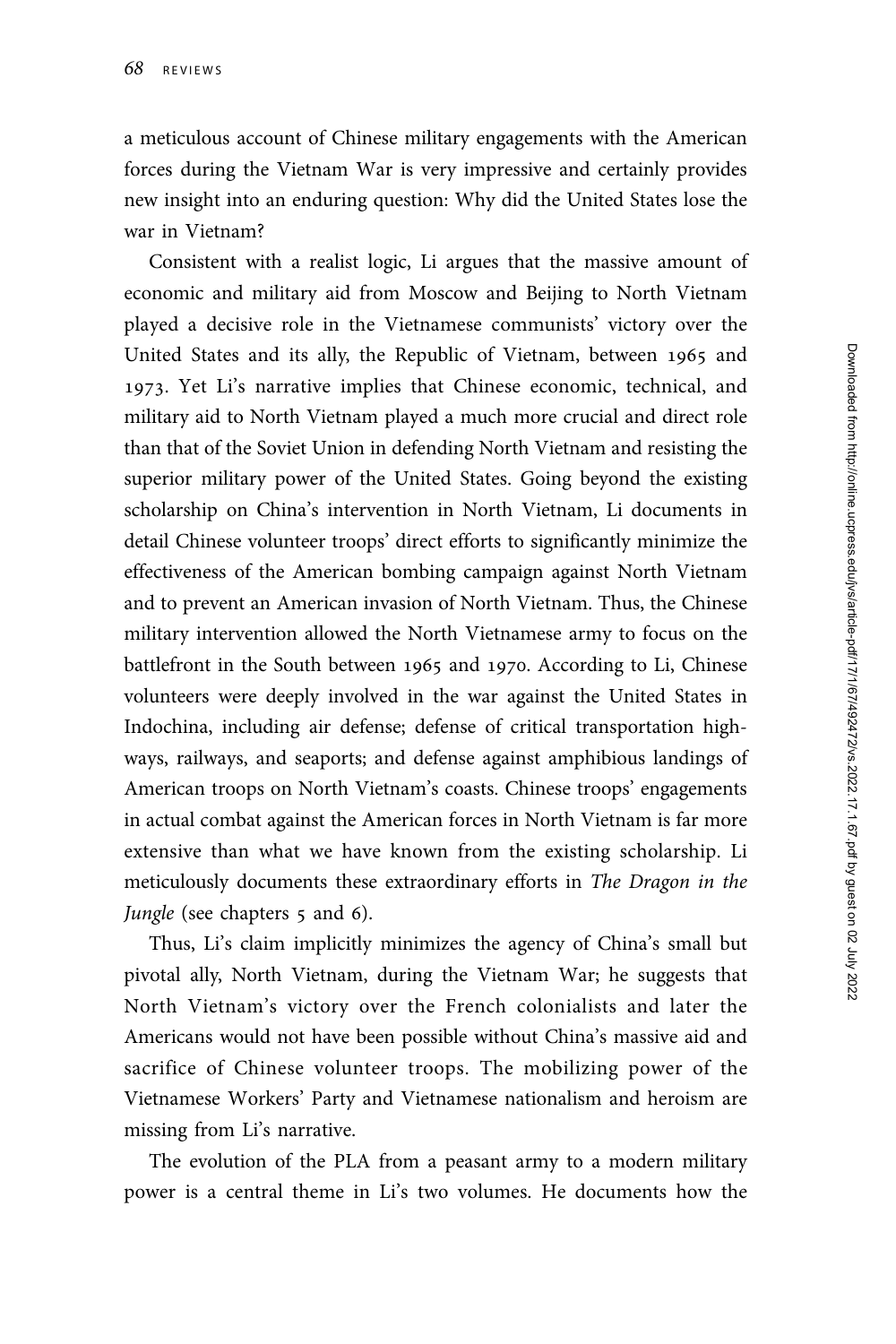Chinese military, as an institution, transformed itself through the PLA's direct involvement in the First Indochina War, the Korean War, and the Second Indochina War. Li reveals the split between the reformists and the Maoists on the question of military doctrine. While the reformists, especially Grand General Lou Ruiqing, chief of the PLA General Staff, pushed to modernize the PLA to bridge the technological gap with China's chief enemies and rivals, the United States and the Soviet Union, the Maoist faction, led by Marshall Lin Biao, placed almost sole emphasis on the political and ideological indoctrination of the PLA rank and file (2020,  $143-144$ ,  $147$ ). Although reformist military leaders were purged during the height of the Cultural Revolution, and Lin Biao reigned supreme in the PLA from 1966 to 1970, Li contends, Chinese military activity in Vietnam, learning from direct engagement with advanced American military technology, and observing sophisticated Soviet weapon systems did not stop. Chinese military leaders were able to learn and adapt military strategies and technologies to modernize the PLA. After Lin Biao's downfall in 1970, reformists Zhou Enlai and Marshall Ye Jieying emphasized modernization of the PLA once again. The result, according to Li, was that the PLA was able to translate the battlefield experiences in Vietnam to professionalize and modernize its combat effectiveness and improve its military technology. Li concludes that the Vietnam War became a "lost war" for China and clearly exposed China's military inferiority to the more advanced American and Soviet military technology, but the Chinese military intervention in Vietnam provided the necessary impetus for China to transform from a peasant army to a modern military power. Most importantly, the reformists' strategic idea to professionally train and rapidly modernize the PLA  $(2020, 156-157)$  eventually prevailed after the demise of Maoist ideologue and defense minister Lin Biao, who had aggressively promoted Mao's "people's war" ideology until  $1971$  (2020,  $141-145$ ), setting an irreversible course for China's expansive force modernization.

In chapter 5, "Hanoi's Complaints: Rails and Roads," and chapter 6, "Coast Operation: Combat Engineering and the Navy," in The Dragon in the Jungle, Li shows how Hà Nội's leaders underappreciated the Chinese volunteer force's sacrifices and their construction of and repairs to the transportation networks to support North Vietnam's war efforts. Li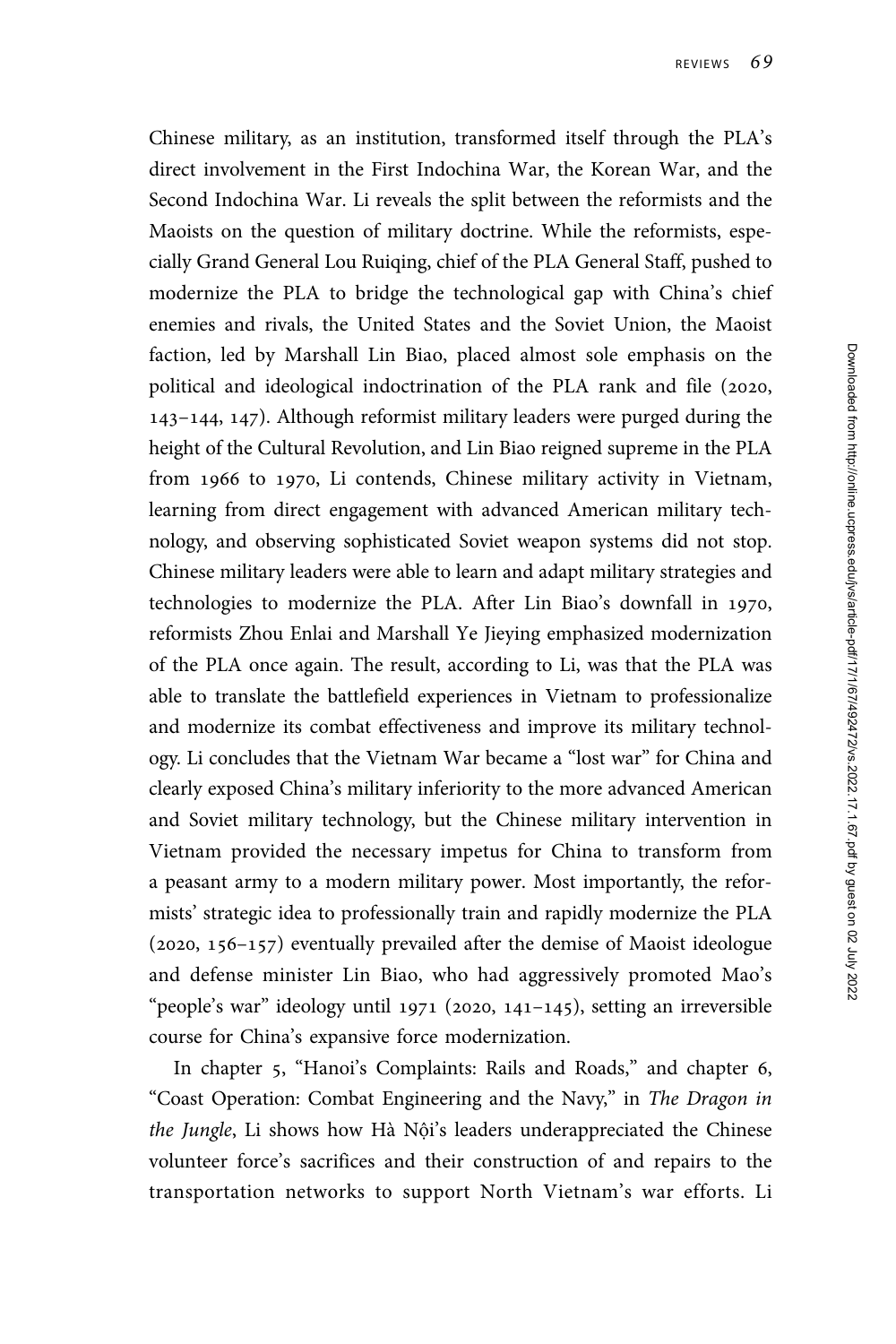meticulously documents China's massive assistance to the railways, highways, and defense in the North, which freed up the North Vietnamese troops to be sent to the front line in the South  $(2020, 190, 208)$ . In chapter , "Aid and Arms: From Honeymoon to Divorce," Li attributes the Sino-Vietnamese split in the early 1970s to the material forces of the Sino-Soviet rivalry, and therefore concurs with political scientist Nicholas Khoo, who makes a structural realist argument, privileging the great power rivalry as the main cause of the breakdown of the Sino-Vietnamese alliance in his book, Collateral Damage: Sino-Soviet Rivalry and the Termination of the Sino-Vietnamese Alliance (Columbia University Press, 2011). Li writes:

No matter how hard the Chinese tried, however, the Vietnamese moved closer to the Soviet Union in  $1970-1972$ . The economic limits and technology gap handicapped the PLA in a futile competition against the superior Soviet air defense system in North Vietnam. When Russia became more involved in Indochina, Hanoi moved closer to Moscow for better military technology and more economic aid. The Soviet military technology won the Vietnamese by cutting off the Sino-Vietnamese alliance and downgrading the ideological factor.  $(2020, 245)$ 

Li's realist argument is hardly new and notably does not consider the fallout from the Mao-inspired Cultural Revolution on Sino-Vietnamese relations, especially the consequential responses from the Vietnamese side.

Like David C. Kang, a proponent of a neo-Confucian model of Chinacentered hierarchical order of which ancient China's tributary system is the organizing principle (East Asia before the West: Five Centuries of Trade and Tribute, Columbia University Press, 2010), Li provides a Sino-centric analysis of the Vietnam War though he attempted to include a Vietnamese perspective. Li's conception of China's strategic culture encapsulates both modern realism and Kang's model of a China-centered hierarchical world order; thus, his argument concerning China's strategic culture departs from Kang's view that realism fundamentally misses the point of East Asian international relations. Like Kang, however, Li privileges a Chinacentered geopolitical analysis and reduces Vietnam's agency to the mercy of a correlation of structural forces of the Sino-Soviet rivalry. A return to an analysis of asymmetrical interactions between China and its weaker neighbors like Vietnam, as Brantly Womack does in Asymmetry and